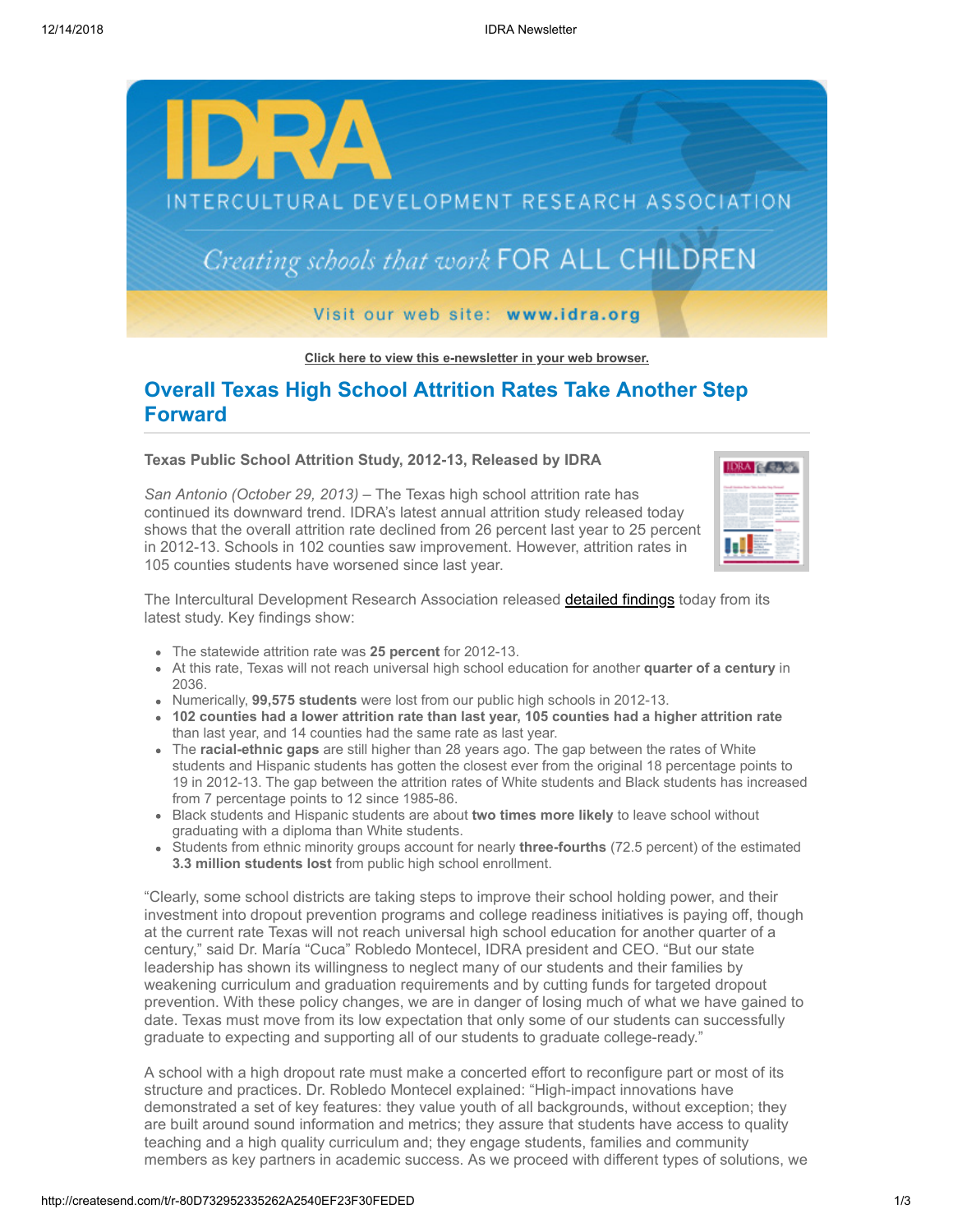must keep in mind that Latino and African American communities themselves are part of the solution."

IDRA's **Quality School Action Framework**™ guides communities and schools in identifying weak areas and strengthening public schools' capacities to graduate and prepare all students for success. IDRA's book, **Courage to Connect: A Quality Schools Action Framework**™ shows how communities and schools can work together to be successful with all of their students. The [book's web page](http://idra.createsend1.com/t/r-l-ntihrz-l-d/) provides an excerpt, related podcasts, images of the framework and other resources.

Each fall, IDRA releases its attrition study. The latest study **became available today** online at [www.idra.org](http://idra.createsend1.com/t/r-l-ntihrz-l-o/). Attrition rates are an indicator of a school's holding power, or the ability to keep students enrolled in school and learning until they graduate. IDRA was commissioned to conduct Texas' first-ever comprehensive statewide study of high school dropouts using a high school attrition formula to estimate the number and percent of students who leave school prior to graduation.That study in 1986 was the state's first major effort to assess the school holding power of Texas public schools and resulted in state-level policy reforms for the state education agency to count and report dropout data. IDRA is the only organization that has examined Texas attrition rates consistently, with the same methodology, for 28 years.

The annual attrition studies released by IDRA include county-level data by race and ethnicity. **Trend graphs of high school attrition in each Texas county** are available online. The study includes detailed findings, a supplemental analysis for reaching a rate of zero and graphics showing different types of dropout data. IDRA's study also looks at the latest dropout study released by the Texas Education Agency and the National Center for Education Statistics.

In addition, IDRA has developed a one-page **School Holding Power Checklist** with a set of criteria for assessing and selecting effective dropout prevention strategies and for making sure your school is a quality school.

Media Contact: Christie L. Goodman, APR, at IDRA, 210-444-1710; [christie.goodman@idra.org](mailto:christie.goodman@idra.org?subject=Texas%20Public%20School%20Attrition%20Study%2C%202012-13)

## **IDRA Attrition Study & Resources Online: www.idra.org**

## [2013 Study – Texas Public School Attrition Study, 2012-13](http://idra.createsend1.com/t/r-l-ntihrz-l-b/)

[Look Up Your County – See attrition rates and numbers over the last 10 years](http://idra.createsend1.com/t/r-l-ntihrz-l-n/)

[County List – See which counties had attrition rates go up or down](http://idra.createsend1.com/t/r-l-ntihrz-l-p/)

[See infographic: Texas public schools are losing one out of four students](http://idra.createsend1.com/t/r-l-ntihrz-l-x/)

[Frequently Asked Questions for reporters](http://idra.createsend1.com/t/r-l-ntihrz-l-m/)

[eBook on types of dropout data](http://idra.createsend1.com/t/r-l-ntihrz-l-c/)

[Listing of other dropout and graduation studies](http://idra.createsend1.com/t/r-l-ntihrz-l-q/)

[Tool – Quality School Holding Power Checklist](http://idra.createsend1.com/t/r-l-ntihrz-l-a/)

[OurSchool data portal – see district- and high school-level data](http://idra.createsend1.com/t/r-l-ntihrz-l-f/)

[Courage to Connect: A Quality Schools Action Framework](http://idra.createsend1.com/t/r-l-ntihrz-l-z/)

[Overview of the Coca-Cola Valued Youth Program, which keeps 98 percent of students in school](http://idra.createsend1.com/t/r-l-ntihrz-l-v/)

[Ideas and Strategies for Action](http://idra.createsend1.com/t/r-l-ntihrz-l-e/)

[Set of principles for policymakers and school leaders](http://idra.createsend1.com/t/r-l-ntihrz-l-s/)

[Classnotes Podcast: "Counting Dropouts"](http://idra.createsend1.com/t/r-l-ntihrz-l-g/)

[Graduation for All E-letter \(English/Spanish\)](http://idra.createsend1.com/t/r-l-ntihrz-l-w/)